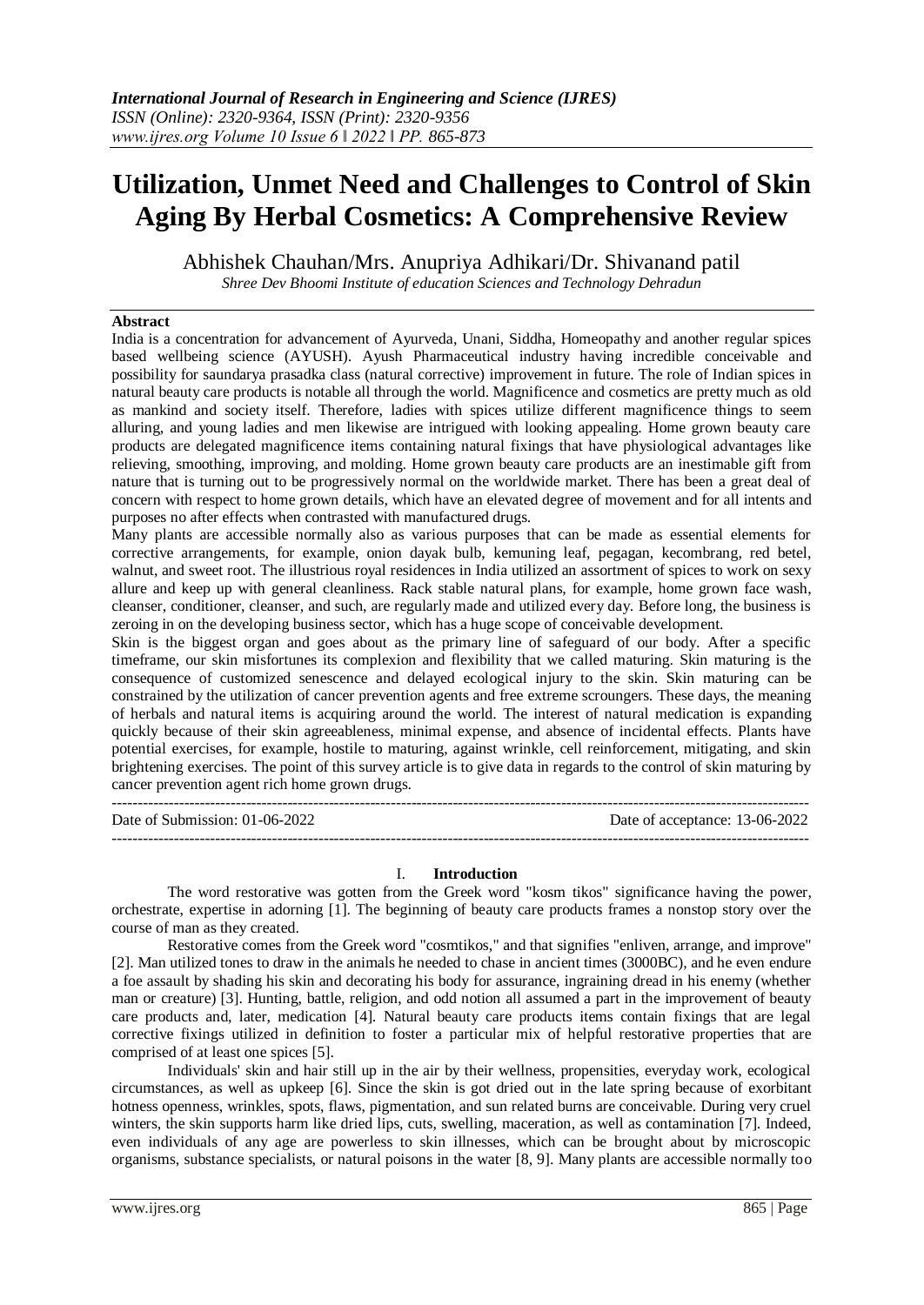as various purposes that can be made as essential elements for restorative arrangements, for example, onion dayak bulb, kemuning leaf, pegagan, kecombrang, red betel, walnut, and sweet root.

The study of Ayurveda had used numerous spices and verdures to make beauty care products for beautification and insurance from outer effects. The inherent substance in the botanicals causes no incidental effects on the human body; rather enhance the body with supplements and other helpful minerals. The beauty care products, as indicated by the Drugs and Cosmetics Act is characterized as articles expected to be scoured, poured, sprinkled or splashed on, acquainted into or in any case applied with the human body or any part for purging, improving, advancing allure or changing the appearance. The corrective doesn't go under the see of medication permit [10]. The substance of dynamic synthetic mixtures in plants are alkaloid, flavonoid, terpenoid, steroid, tannin, and saponin which still up in the air by phytochemical screening [11].

## **Significant Categories of Herbal Cosmetics [12]:**

- Beauty care products for further developing facial skin appearance
- Beauty care products for hair development and care
- Beauty care products for healthy skin, particularly in teenager [13, 14] (skin inflammation, pimples and maintaining)
- Shampoos, cleansers, powders and perfumery, and so forth
- Miscellaneous compounds
- Safeguarding the body against injury
- Directing internal heat level
- Detecting difficult and lovely stimuli [15]
- Produces Vitamin D
- Retains certain drugs [16]
- Discharge of metabolic wastes [17]
- Keeps up with homeostasis
- Against Dandruff Solutions
- Lip Care and Rejuvenation Products
- Hair Fall Solutions

## **Examples of Active Ingredients in Cosmeceuticals:**

As the cosmeceuticals items has beauty care products as well as drug impact. Cosmeceuticals for the most part contain dynamic fixings that impact the skin. Here is some illustration of active ingredients in cosmeceutical items.

- Antioxidant prevention agents, like L-ascorbic acid, a cell reinforcement when added to a skincare item.
- Organic Extracts from Plants and oils got from blossoms, spices, seeds, nuts, roots, and berries
- Marine Extracts, ocean green growth, kelp, marine green growth, and miniature green growth
- Peptides can give huge enemy of maturing benefits when utilized in skincare items
- Depigmenting specialists that assist with easing up the skin and lose skin color
- UV Protection that offers sun assurance
- Exfoliants assist remove with dead cleaning and external layers of thickened skin, empowering skin turnover.
- Alpha Hydroxy Acids mellow fine kinks, ease up pigmentation spots, fix and further develop skin surface.

## **Benefits of Herbal Cosmetics over Synthetic [18]**

Natural beauty care products are the advanced pattern in the field of magnificence and design. These specialists are acquiring prominence as these days most ladies lean toward regular items over synthetics for their own consideration to improve their excellence as these items supply the body with supplements and upgrade wellbeing and give fulfillment as these are liberated from engineered synthetic substances and have moderately less aftereffects contrasted with the manufactured beauty care products.

## **Types of skin aging**

## *Intrinsic aging*

The natural cycle happens through the progression of time [19] characteristic maturing is likewise called ordered maturing or endogenous maturing. It is affected by your body's numerous inward cycles, including:

- Hereditary variables
- Cell digestion
- Hormonal changes [20].

Inside the skin, collagen creation dials back and elastin has a piece less spring. Dead skin cells don't shed as fast and turnover of new skin cells might diminish somewhat [21]. Basically characteristic skin maturing must be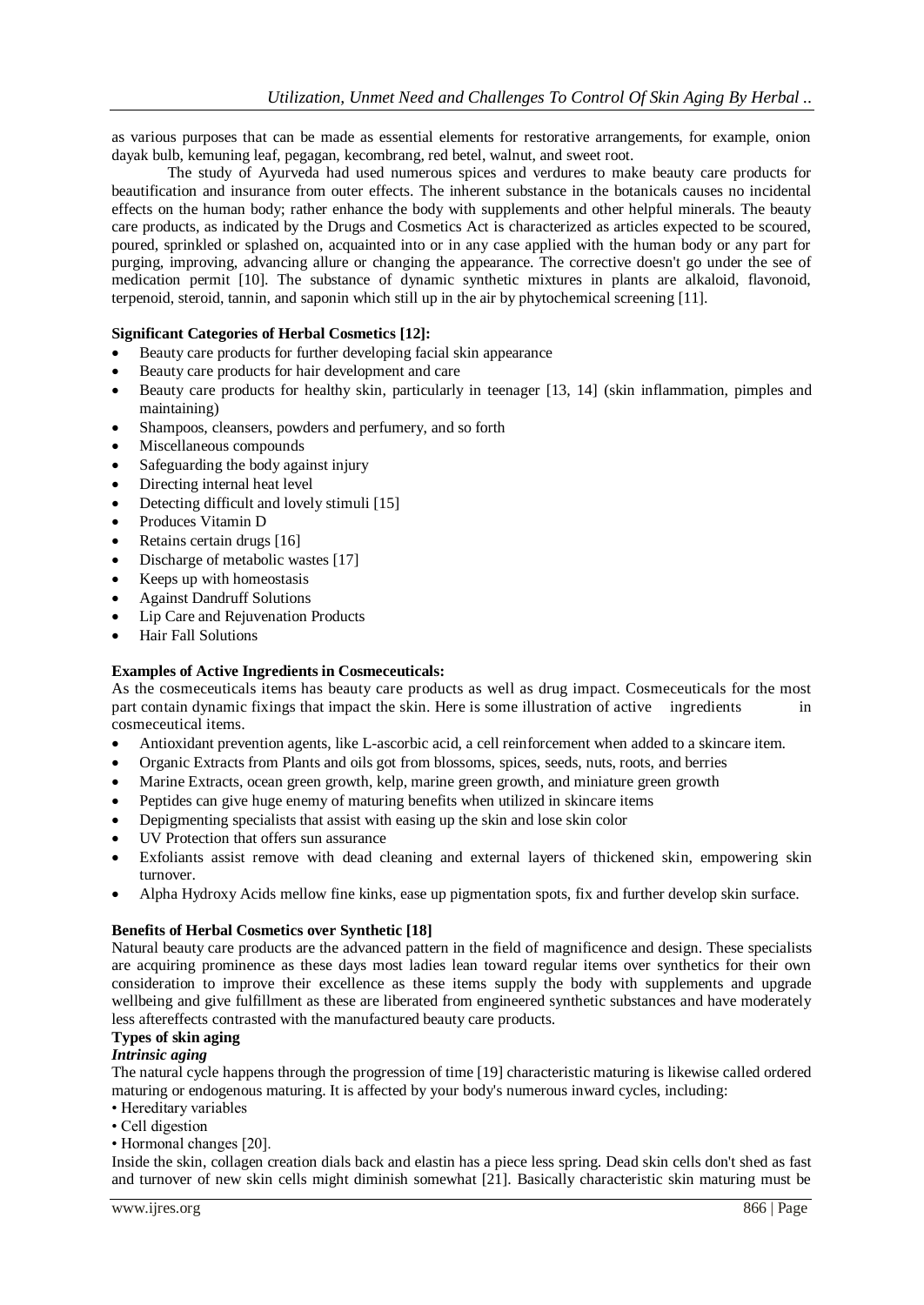seen in very advanced age and is portrayed by unsullied, smooth, pale(r), drier, and less versatile skin with fine kinks [22].

## *Extrinsic aging*

Outward skin maturing is superimposed on inherent skin maturing process [23]. Extraneous maturing is frequently alluded to as photoaging. Photo damage suggests changes past those related with maturing alone, characterized as cutaneous harm brought about by constant openness to sun based radiation and is related with the rise of neoplastic injuries [24]. Outward factors are, to changing degrees, controllable and incorporate openness to daylight, contamination or nicotine, dreary muscle developments, for example, squinting or grimacing and incidental way of life parts like eating routine, dozing position, and generally wellbeing [25].



**Figure 2:** Mechanism of skin aging [26]

#### **Cosmeceuticals**

Cosmeceuticals satisfy a significant psycho-social organic need of people in having a decent outlook on themselves and in attempting to keep up with the underlying and utilitarian trustworthiness of the body [27]. Cosmeceuticals are the restorative items having organically dynamic fixings which have clinical or drug-like advantages [28]. Cosmeceuticals dynamic fixings are continually being created by of all shapes and sizes companies occupied with drugs, biotechnology, normal items, and beauty care products, while progresses in the field and information on skin science and pharmacology have worked with the restorative business' advancement of novel dynamic mixtures all the more quickly [29]. Cosmeceutical details currently have extended from skin to body to hair, and various skin cosmeceutical medicines for conditions, for example, photoaging, hyperpigmentation, kinks, and hair harm have come into far reaching use [30]. Cosmeceuticals fixings should be protected, effectual, novel, stable, and cheap to make and can be used inside the skin [31].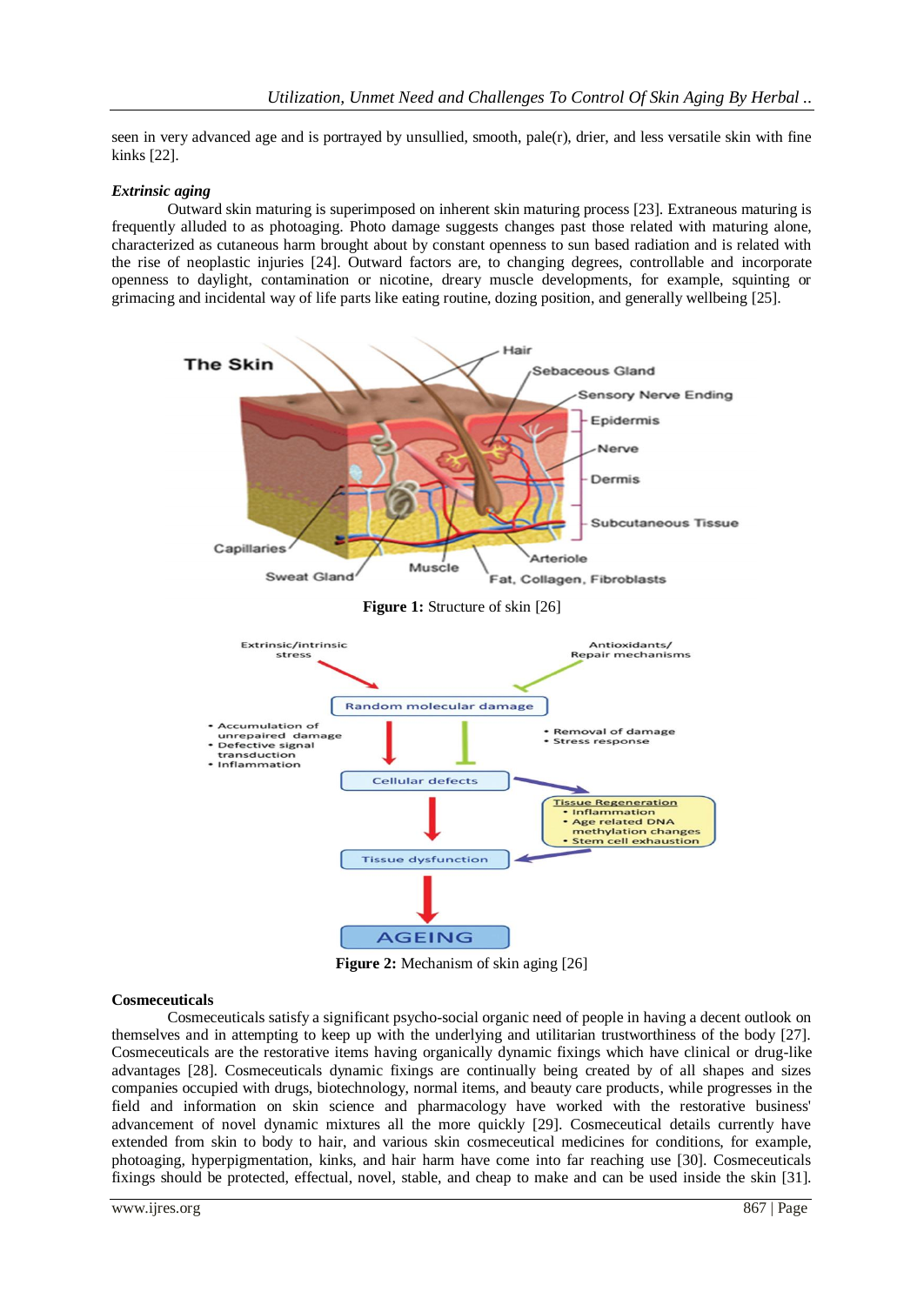Cosmeceuticals are by and large introduced as moisturizers or creams and are for the most part designated at dermatological issues [32].

## **Antioxidants**

Antioxidant agents are normal substances comprised of nutrients and minerals [33]. Cancer prevention agents are particles that can kill free revolutionaries by tolerating or giving an electron to wipe out the unpaired condition [34]. The utilization of cell reinforcements can likewise be viewed as significant for keeping up with the dependability of the definitions. The aroma and shade of a corrective item are unequivocal elements in the item acknowledgment by buyers. Hence, the insurance of lipid oxidation is significant, since numerous items have restricted time span of usability because of oxidation of the excipients, which might bring about adjustment of their aroma and shading [35].

## **Antioxidants kill harming free extremists consequently safeguarding cells from both.**

- Endogenous pressure side-effects of cell energy.
- Exogenous stressors-UV light, contamination, and tobacco smoke.

Cell reinforcements involved a gathering of different atoms including (yet not restricted to).

- Coenzyme Q-10 (Co Q-10).
- Idebenone.
- Polyphenols.
- Alpha lipoic corrosive (ALA).
- Nutrients (A, B, C, and E) [36].

## **Table:** Role of active ingredients in skin aging:-

| Tocopherol          | Vitamin E ties free revolutionaries and forestalls their damaging activity on lipids, cells, and cell films. Vitamin E<br>advances the organic dependability of the cells and smoothest and fortifies the skin. It has additionally saturating<br>properties                                                                                                                                                                                                             |
|---------------------|--------------------------------------------------------------------------------------------------------------------------------------------------------------------------------------------------------------------------------------------------------------------------------------------------------------------------------------------------------------------------------------------------------------------------------------------------------------------------|
| Vitamin-A           | Vitamin A is liable for the typical surface and working of skin and different tissues. It actuates the regular<br>recovery of dermal tissue and works on its flexibility. It balances unreasonable cornification of the skin.<br>Postpones arrangement of untimely crinkles [37].                                                                                                                                                                                        |
| Vitamin-C           | L-ascorbic acid gives many advantages to the skin most altogether, expanded blend of collagen and<br>photoprotection. Photoprotection permits the skin to address the past photodamage, the blend of collagen and<br>restraint of MMP 1 was demonstrated to diminish wrinkles, and the hindrance of tyrosinase and calming<br>movement bring about depigmenting sun oriented lentigines [38].                                                                            |
| Grape seeds extract | Vitis vinifera grape seed extricate is accounted for to work as hostile to caries specialist, antidandruff, antifungal,<br>antimicrobial, cell reinforcement, enhancing, light stabilizer, and sunscreen specialist. The grape seed<br>hydroethanolic remove is rich in polyphenols (proanthocyanidins). The cancer prevention agent and rummaging<br>exercises of proanthocyanidins had been accounted for [39].                                                        |
| Carotenoids         | Beta carotenes are normally alluded to as "sun protectants" that is, his capacity in forestalling UV radiations harm<br>of the human skin. UV light delivers the human skin to photograph oxidative harm due to the arrangement of<br>ROS like singlet oxygen, peroxyl, and superoxide extremists. ROS have a harm impact on the DNA, proteins, and<br>lipids and are known to be a reason for erythema, skin maturing, and malignant growth [40].                       |
| Phenolics compounds | The cell reinforcement movement of phenolics is conceivable through different components of activity: Inhibition<br>of the ROS arrangement and the ROS catching and the elimination of singlet oxygen; and decreasing the chelated<br>metal particles intruding on the course of free extreme responses in lipid peroxidation and safeguarding different<br>mixtures with cancer prevention agent action [42].                                                           |
| Niacinamide         | Strong cell reinforcement, this substance is connected with Vitamin B 3 (niacin). It decreases water misfortune in<br>the skin and may further develop skin flexibility                                                                                                                                                                                                                                                                                                  |
| <b>NAG</b>          | A straightforward amino sugar and supplement assumes a part in framing and keeping up with the body's tissues<br>and huge expansions in both hyaluronic corrosive and collagen. Topically applied NAG further develops skin<br>moisturization as well as the presence of scarcely discernible differences/wrinkles [43].                                                                                                                                                 |
| Tea extract         | Polyphenols in tea removes are profoundly successful at diminishing the irritation and oxidative pressure that can<br>annihilate the strength of your skin cells. Tea contains catechins, an extremely strong gathering of water<br>dissolvable polyphenol cancer prevention agents that are effectively oxidized. Green tea, which is fabricated from<br>new, unfermented tea leaves in which oxidation is negligible, has cate chins present in critical amounts [44]. |

#### **Significance and value of topic**

Currently numerous items are utilized in treatment of skin related issues yet it prompts different incidental effects .So natural beauty care products is the best elective treatment then the others. Natural items help as against maturing and furthermore help in upkeep Homeostasis. It additionally assists with working on cell digestion and Hormonal changes. We intend to further develop atomic harm capacities.

The capacity to want the right beauty care products for you relies upon precise fixing information, body Prakriti appraisal, individual necessities, client discernment about item, benchmark item. Quality control for capacity and security of natural restorative items is of transcendent significance. So quality control test should be completed for home grown beauty care products. It is thought to be ok for longer timeframes [45].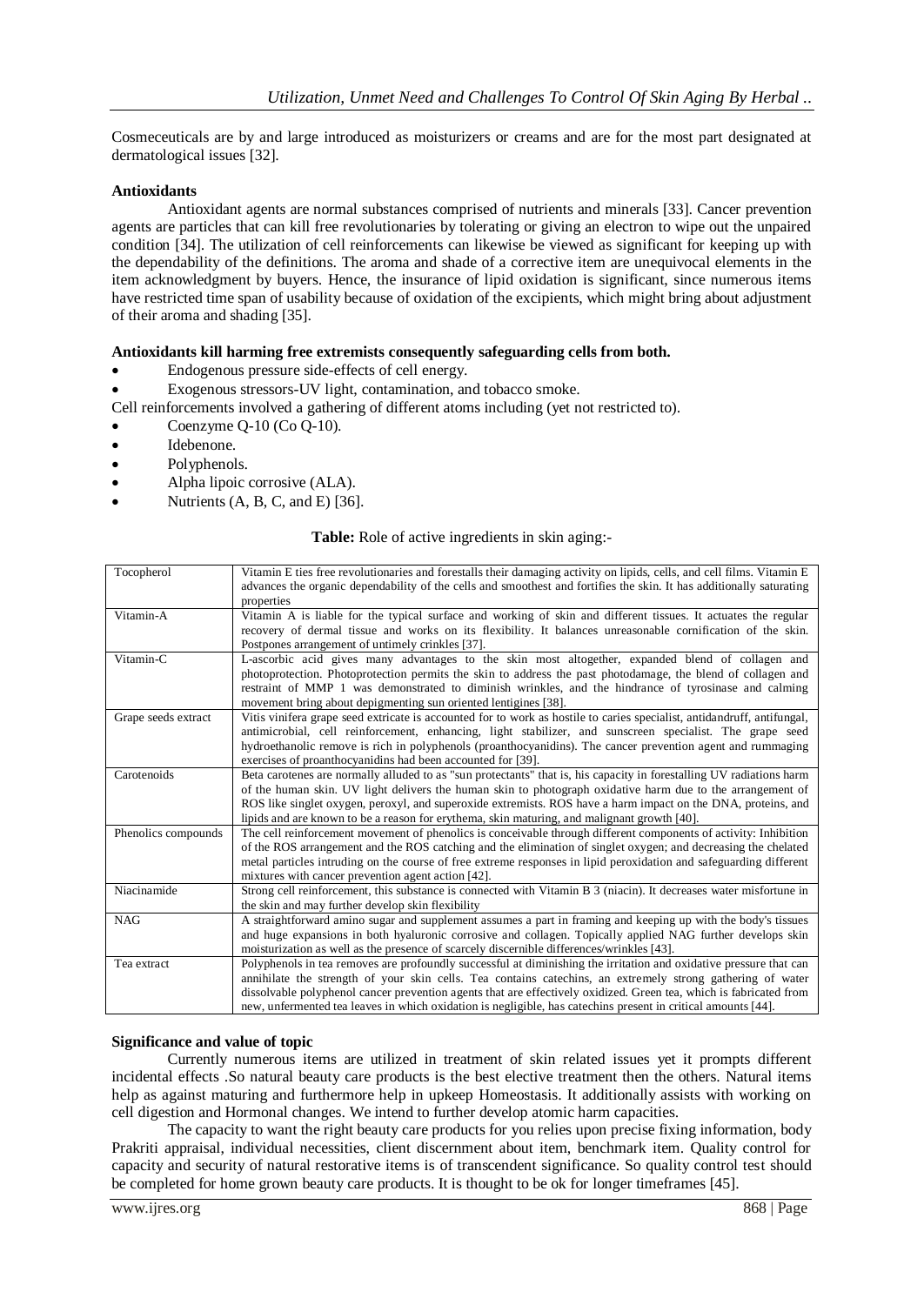Roughly 70% of the Indian populace involves natural beauty care products for medical services. In everyday use, ordinarily planned natural beauty care products incorporate home grown face wash, conditioner, cleanser, and cleanser. Before very long, the business will move their concentration towards an enormous section with the chance for extraordinary complex development [46], local natural plants, for example, dayak onion bulb, kemuning leaf, kecombrang, red betel, kemiri, akar manis, and so forth which can be planned into different classifications of corrective arrangements, for example, cancer prevention agents, against maturing, lip tone, fluid shower cleanser, hair and skin health management as per their substance of phytochemicals substances [47], leaves concentrate of Aloe vera in fluid cleanser plans against a few pathogenic microorganisms. The fluid cleanser readiness of Aloe vera leaf separate has movement as antibacterial to Grampositive microbes (S. Aureus, B. Subtilis, and B. Cereus) and Gram-negative microbes (S. Typhi, P. Mirabilis, P. Aeruginosa, and E. Coli) [48].

The home grown corrective items are the most ideal choice to diminish skin issues, for example, hyperpigmentation, skin wrinkling, and skin maturing. The interest of natural corrective is quickly extending, nutrients (Vitamin C and Vitamin E), flavonoids, and phenolic acids assume the primary part in battling against free extremist [49]. Plants have potential exercises, for example, against maturing, hostile to wrinkle, cell reinforcement, calming, and skin brightening exercises. Skin plays out a wide assortment of capacities coming about because of synthetic and actual responses inside these parts [50].

## **Aim and Objectives:-**

**Aim:** Utilization, Unmet Need and Challenges to Control of Skin Aging by Herbal Cosmetics: A Comprehensive Review

## **Objectives:-**

- 1. Preliminary phytochemical investigation of different extract of the plant.
- 2. To nourish and beauty the skin.
- 3. To prevent aging of skin.

## **Herbs Used in Cosmetics/Cosmeceuticals:**

There are various spices accessible normally having various purposes in surface level arrangements for skincare, hair care and as cell reinforcements, fragrant and so on A portion of the significant models are as per the following:

## **Skincare**

**Coconut oil:** It is delivered by pounding copra, the dried part, which contains around 60-65% of the oil. Coconut oil contains a high measure of glycerides of lower chain unsaturated fats. Coconut oil is gotten from the natural product or seed of the coconut palm tree Cocos nucifera, family Arecaceae. The dissolving point of coconut oil is 24 to 25°C (75-76ºF) and in this manner can be utilized effectively in fluid or strong structures and is regularly utilized in cooking and baking. Coconut oil is incredible as a skin lotion and conditioner.



**Sunflower oil:** It is the non-unstable oil separated from sunflower seeds got from Helianthus annuus, family Asteraceae. Sunflower oil contains lecithin, tocopherols, carotenoids and waxes. It has smoothing properties and is considered non-comedogenic. A basic yet savvy oil, all around attempted and tried for ages in a wide assortment of emulsions formed for face and body Products.

**Olive oil:** This oil is a proper oil extricated from the products of olea europaea, family oleaceae. The significant constituents are triolein, tripalmitin, trilinolein, tristearate, monosterate, triarachidin, squalene, β-sitosterol and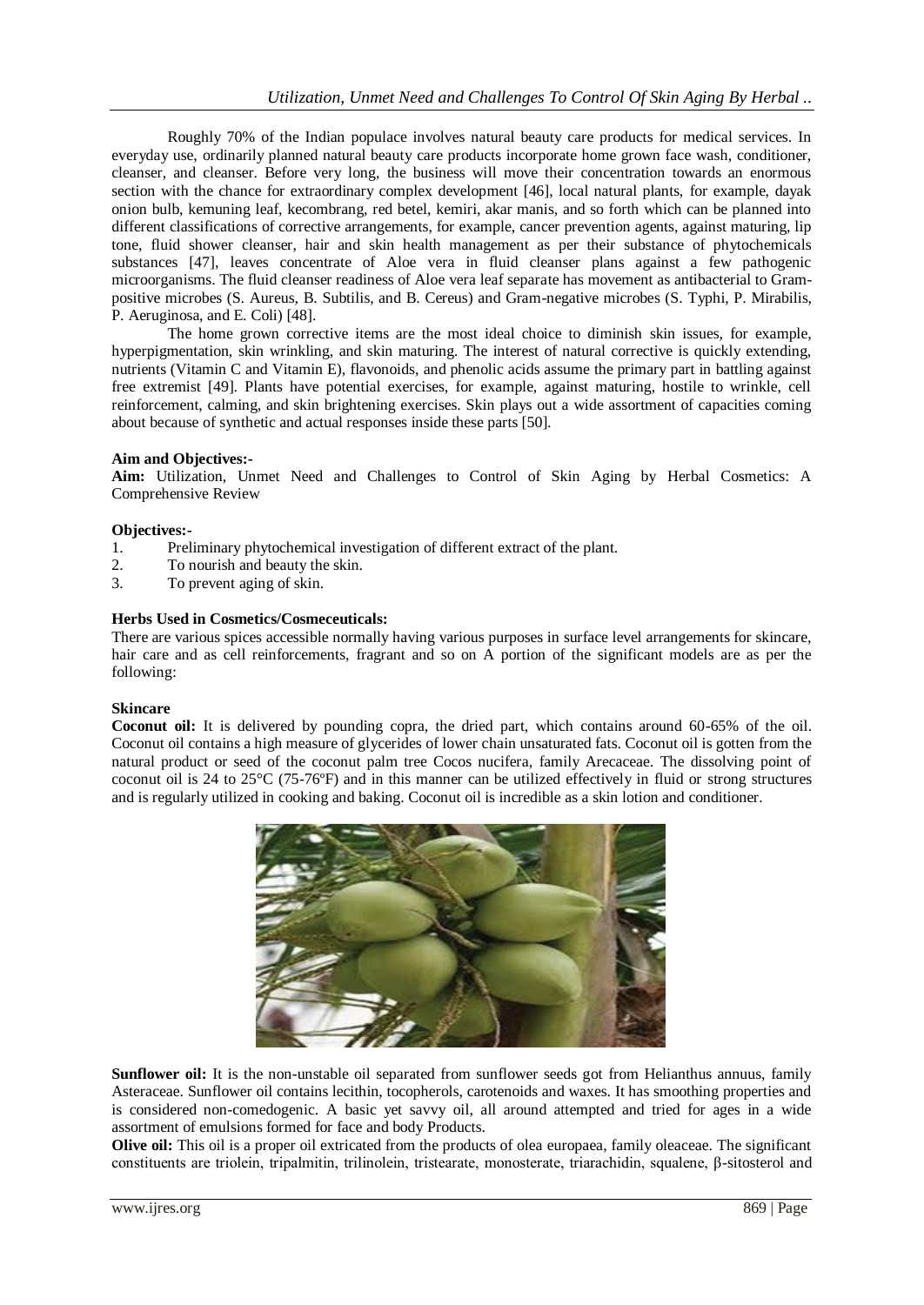tocopherol. It is utilized as skin and hair conditioner in beauty care products like salves, shampoos and so forth It is a strong unsaturated fat infiltration enhancer.



#### **Antiaging**

*Rhodiola rosea-Rhodiola rosea***:** It is regularly known as brilliant root, roseroot, Aaron's pole, cold root, ruler's crown, lignum rhodium, orpin rose. It is a plant in the Crassulaceae family that territories in chilly districts of the world. It fills predominantly in dry sandy ground at high heights in the icy areas of Europe and Asia, Traditional society medication utilized R. rosea to increment actual perseverance, work efficiency, life span, protection from high elevation affliction, and to treat weariness, melancholy, weakness, barrenness, gastrointestinal illnesses, contaminations, and sensory system issues. R. rosea is wealthy in phenolic compounds, known to have solid cancer prevention agent properties.



**Carrot:** It is gotten from the plant Daucus carota having a place with family Apiaceae. It is an important spice since ages as because of its wealth in Vitamin A alongside other fundamental nutrients. Carrot seed oil is utilized as hostile to maturing, reviving and restoring specialist. The carrot gets its trademark and dazzling orange tone from β-carotene, and lesser measures of  $\alpha$ -carotene and γ-carotene,  $\alpha$  and β-carotenes are incompletely used into vitamin A in people.

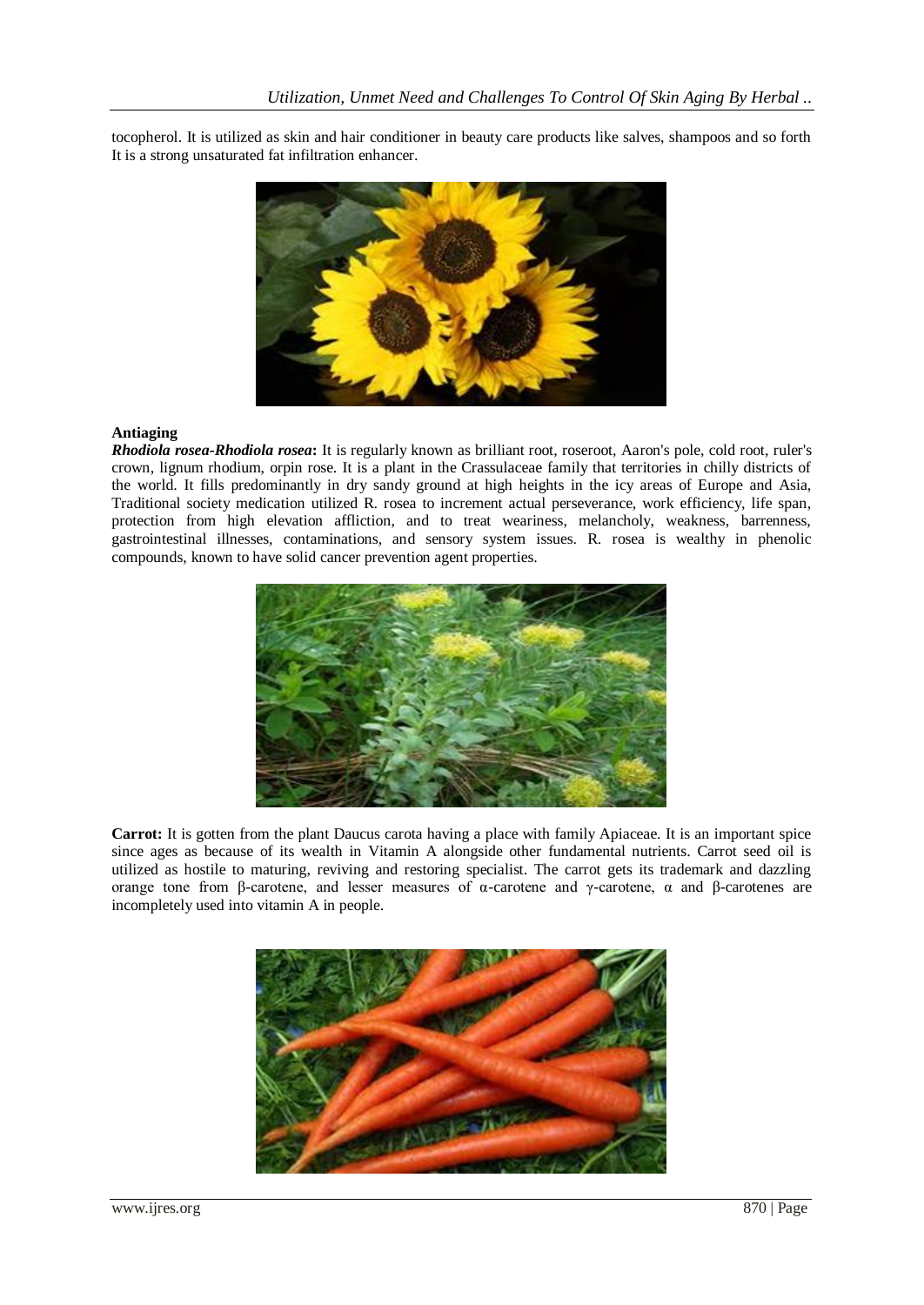**Gingko:** In China and Japan, the leaves and nuts of the Ginkgo biloba (G. biloba) tree have been utilized for millennia to treat different ailments, including unfortunate blood course; hypertension; unfortunate memory, and misery, especially among the older; male feebleness. Moreover, it is acquiring a comparable standing as a cell reinforcement and calming specialist. Ginkgo biloba has a place with family Ginkgoaceae, which develops to an enormous size. The G. biloba extricate EGb 761, ready from the tree's leaves, is a characteristic combination containing flavone glycosides (33%), for the most part quercetin and kaempferol subsidiaries, and terpenes (6%), which has displayed the ability to confined from the leaves of L.inermis has shown critical antifungal antimicrobial impact.



## **Dandruff treatment**

Ayurveda has various regular meds wherein the most well-known spices incorporate Neem, Kapoor (naphthalene), and Henna, Hirda, Behada, and Amalaki, Magic nut, Bringaraj, Rosary Pea, Sweet Flag, Cashmere tree and Mandor

**Henna:** Henna comes from the plant Lawsonia inermis family Lythraceae, which contain a color atom called Lawsone, which when handled produces Henna powder. Other than lawsone different constituents present are gallic corrosive, glucose, mannitol, fats, sap (2%), adhesive and hints of an alkaloid. Leaves yield henna tannic corrosive and an olive oil green sap, dissolvable in ether and liquor.



## **Essential oils**

**Rose oil:** Roses are generally alluded to as the world's #1 bloom to some degree because of their immense variety in plant environment and flower from the underground stems of the tropical perpetual spice Curcuma longa of the family Zingiberaceae. Turmeric contains a wide scope of phytochemicals including, demethoxycurcumin, bisdemethoxycurcumin, zingiberene, curcumol, curcumenol, eugenol, tetrahydrocurcumin, triethylcurcumin, curcumin, turmerin, turmerones, and turmeronols. C.urcumin is the phytochemical that gives a yellow tone to turmeric and is currently perceived as being answerable for a large portion of the remedial impacts.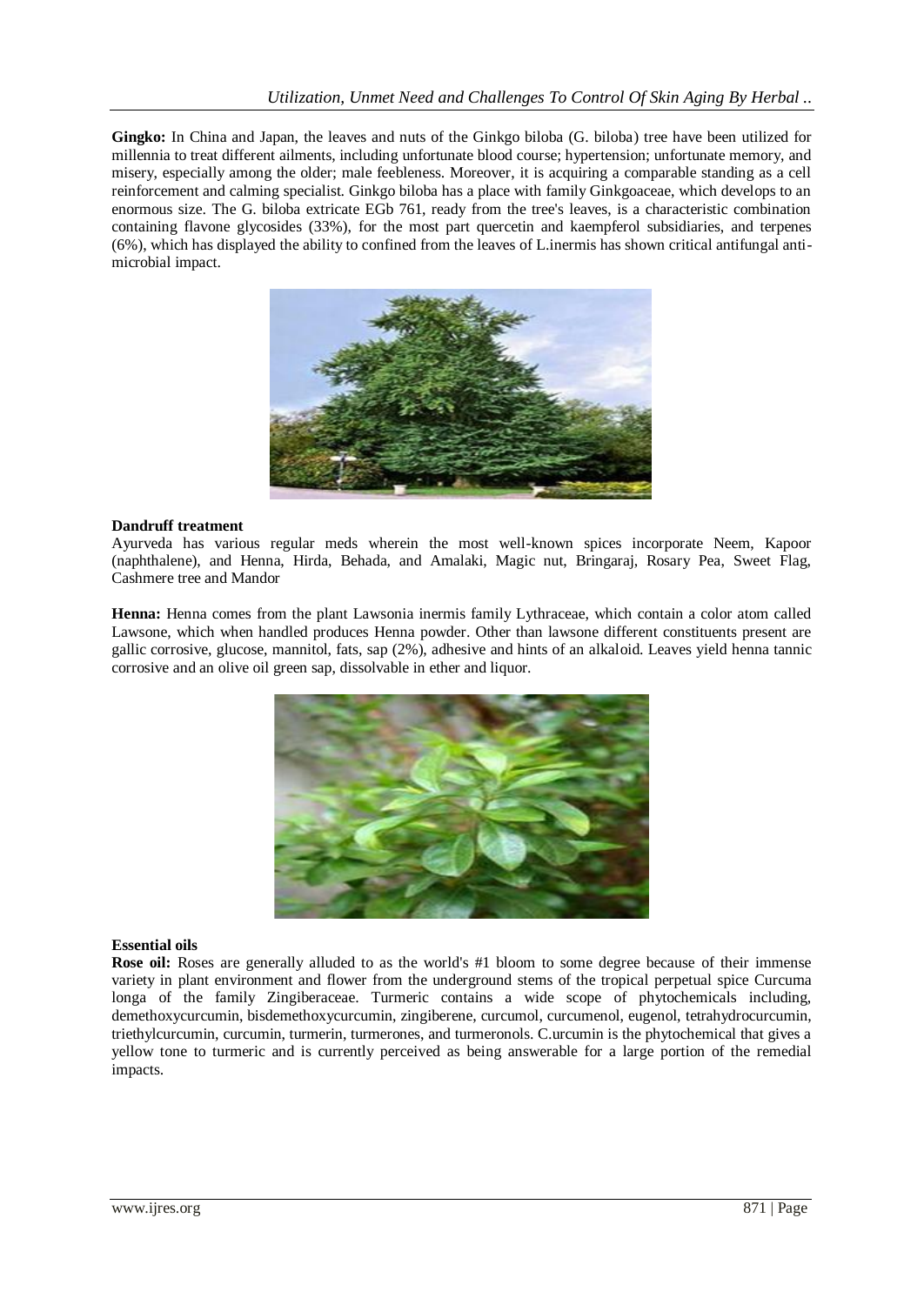

### **Antioxidants**

**Tamarind:** Tamarind or Tamarindus indica L. of the Fabaceae, subfamily Caesalpinioideae comprises of amino acids, unsaturated fats and minerals of tamarind plant parts. The most recognized quality of tamarind is its sweet acidic taste because of tartaric corrosive. Other than being a rich wellspring of sugars, tamarind organic product is likewise an astounding wellspring of vitamin B and contains minerals, display high cancer prevention agent limit that have all the earmarks of being related with a high phenolic content, and in this way can be a significant food source.

**L-ascorbic acid:** Vitamin C is vital for the hydroxylation of proline, procollagen, and lysine. L-ascorbic acid further develops the progressions brought about by photograph harm. L-ascorbic acid has been utilized really to invigorate collagen fix, in this way eliminating a portion of the impacts of photograph maturing on skin.

**Vitamin E:** (Alpha-tocopherol) is the major lipophilic cell reinforcement in plasma films and tissues. The term vitamin E by and large alludes to 30 normally happening atoms (4 tocopherols and 4 tocotrienols), all of which show vitamin E movement. Its significant job is by and large viewed as the capture of chain spread and lipid peroxidation by rummaging lipid peroxyl revolutionaries, subsequently shielding the cell layer from obliteration.

## **II. Conclusion**

Natural beauty care products are ready, utilizing passable restorative fixings to shape the base in which at least one home grown fixings are utilized to treat different skin afflictions and for the beautification. The synthetic definition of this large number of restorative items incorporates expansion of different regular added substances like waxes, oils normal tone, regular scents and portions of plants like leaves, and so on the Cosmeceuticals are specialists that lie somewhere close to unadulterated beauty care products (lipstick and rouge) and unadulterated medication (anti-toxins, corticosteroids) techniques. The restorative items are the most ideal choice to diminish skin issues, for example, hyper pigmentation, skin wrinkling, skin maturing and harsh skin surface and so forth the interest of natural restorative is quickly growing. The benefits of natural beauty care products are lower cost, aftereffects free, ecological cordial, protected to utilize and so on likewise has an incredible future ahead when contrasted with the engineered beauty care products. Legitimate guideline of these spices and normalization will prompt gigantic and huge development in natural beauty care products field.

#### **References**

- **[1].** S. Pandey, N. Meshya and D. Viral, Herbs play an important role in the field of cosmetics.
- [2]. International Journal of PharmTech Research, 2 (2010) 632-639.<br>[3]. V. Kapoor, Herbal cosmetics for skin and hair care. (2005)
- V. Kapoor, Herbal cosmetics for skin and hair care. (2005)
- [4]. Z. Draelos, Cosmetic Consultation Topical Antiinflammatory Agents. COSMETIC DERMATOLOGYCEDAR KNOLLS-, 16 (2003) 41-44.
- [5]. D.A. Glaser, Anti-aging products and cosmeceuticals. Facial plastic surgery clinics of North America, 12 (2004) 363-72, vii.
- [6]. P.L. Kole, H.R. Jadhav, P. Thakurdesai and A.N. Nagappa, Cosmetic potential of herbal extracts. (2005)
- [7]. K. Sumit, S. Vivek, S. Sujata and B. Ashish, Herbal cosmetics: used for skin and hair. Inven. J, 2012 (2012) 1-7.
- [8]. R.S. Pal, Y. Pal, N. Saraswat, P. Wal and A. Wal, Current Review on Herbs for Derma Care. The Open Dermatology Journal, 13 (2019)
- [9]. A.K. Aarsand, P.H. Petersen and S. Sandberg, Estimation and application of biological variation of urinary δ-aminolevulinic acid and porphobilinogen in healthy individuals and in patients with acute intermittent porphyria. Clinical chemistry, 52 (2006) 650-656.
- [10]. Kapoor VP: Herbal Cosmetics for skin and hair care. Natural Product Radiance, 306-314. [11]. Chen Q. Evaluate the effectiveness of the natural cosmetic product compared to chemical
- [11]. Chen Q. Evaluate the effectiveness of the natural cosmetic product compared to chemical-based products. Int J Chem 2009;1:57–9. [12]. Chen Q. Evaluate the effectiveness of the natural cosmetic product compared to chemical-based products. Int J Chem 2009;1:57–9.
- [13]. S. Sang, K. Lapsley, R.T. Rosen and C.-T. Ho, New prenylated benzoic acid and other constituents from almond hulls (Prunus amygdalus Batsch). Journal of agricultural and food chemistry, 50 (2002) 607-609.
- [14]. USDA-NRCS. (2012), World Wide Webpublication.